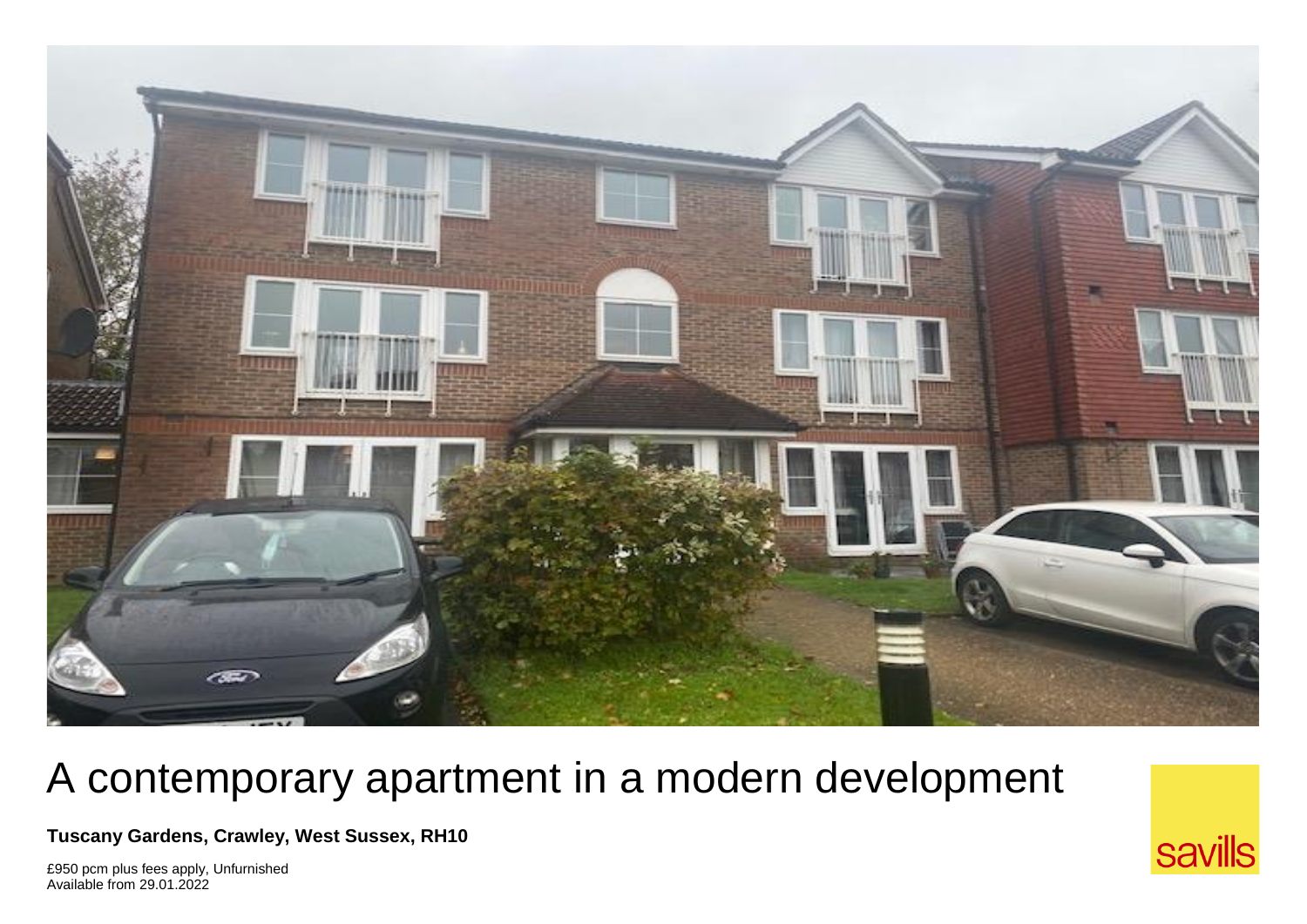• Contemporary apartment • Central location • Security entry phone • Allocated parking for 1 car • Access to communal garden

## **Local Information**

Ideally located with access to Crawley town centre and train station with direct links to London, Gatwick airport and Manor Royal.

Located to the north-west of the town, Langley Green has a lively community and provides a parade of shops, pub, doctors and rugby club.

There is a primary school and the town centre is accessible via the 24 hour Fastway bus service.

County Oak Retail Park offers a great shopping experience with a range of stores whilst Manor Royal industrial park is also nearby.

## **About this property**

Ideally located for the many amenities that Crawley has to offer, this modern apartment benefits from a contemporary layout and neutral decor throughout.

The apartment front door opens into the internal hall which leads through to the generous living room with a Juliet balcony that allows ample natural light to flood the space.

A door opens into the stylish kitchen fitted with upper and lower units, a range of appliances and a pass through window to the living room.

From the internal hallway the double bedroom is accessible which benefits from a fitted wardrobe. The bathroom boasts a fitted white suite comprising of a bathtub with shower overhead and glass screen, pedestal wash stand and W.C.

Externally the apartment benefits from access to the raised communal gardens which provided multiple seating areas and allocated parking for 1 car.

**Local Authority** Crawley Borough Council, Crawley Council Tax Band =  $B$ 

**Energy Performance** EPC Rating  $= C$ 

## **Viewing**

All viewings will be accompanied and are strictly by prior arrangement through Savills Sevenoaks Lettings Office. Telephone: +44 (0) 1732 789 760.